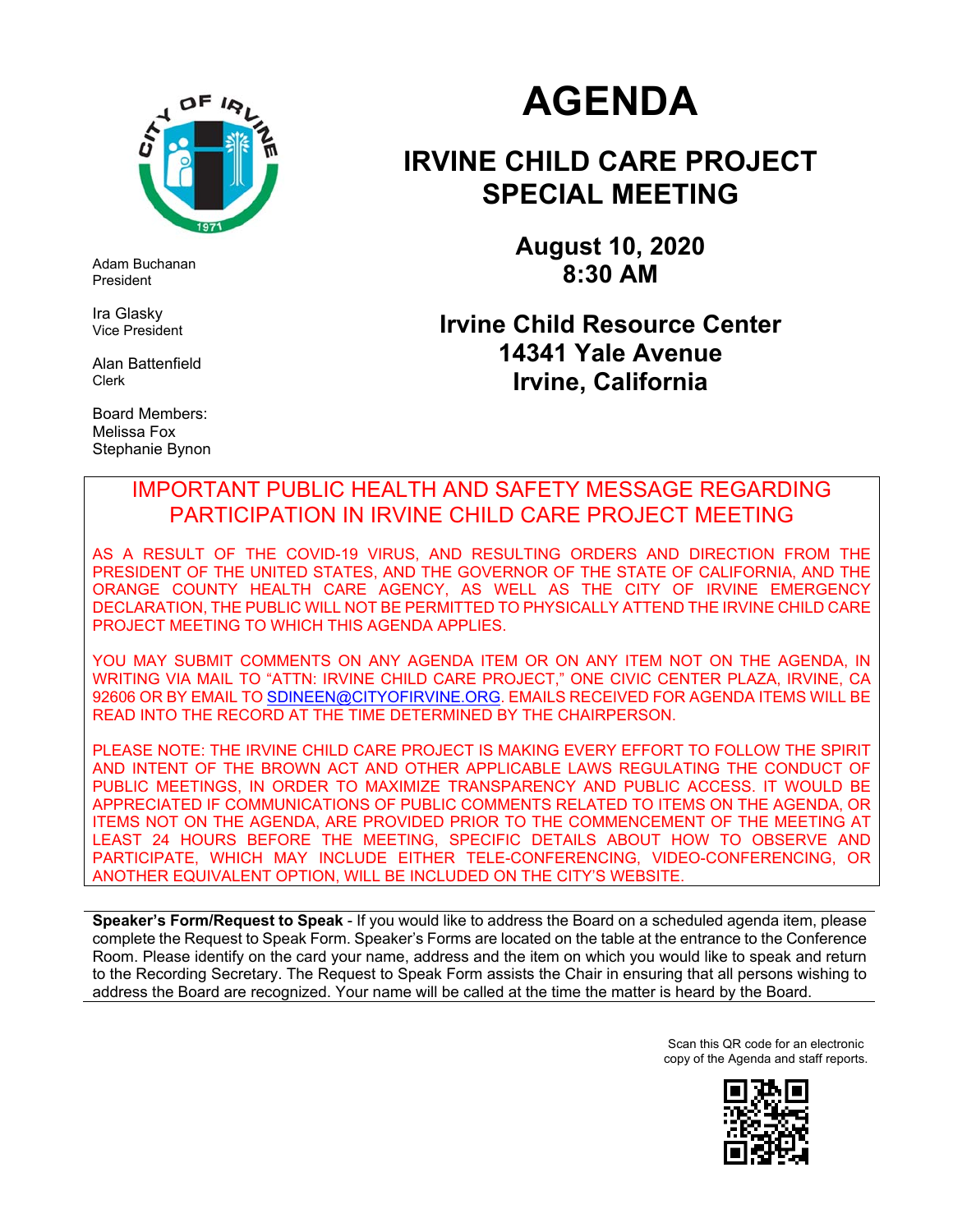# **CALL TO ORDER**

# **PLEDGE OF ALLEGIANCE**

## **INTRODUCTIONS**

#### **ANNOUNCEMENTS**

#### **ADDITIONS AND DELETIONS TO THE AGENDA**

Additions to the agenda are limited by California Government Code Section 54954.2 of the Brown Act and for those items that arise after the posting of the Agenda and must be acted upon prior to the next Board meeting.

#### **PUBLIC COMMENTS**

Any member of the public may address the Board on items within the Board's subject matter jurisdiction, but which are not listed on the Agenda during PUBLIC COMMENTS. However, no action may be taken on matters that are not part of the posted agenda. PUBLIC COMMENTS are scheduled for 30 minutes and are limited to 3 minutes per person.

# **BOARD BUSINESS**

## **1. ICCP CHILD CARE PROJECT RENT RELIEF FOR PROVIDERS**

**RECOMMENDED ACTION:** Approve one of the options provided:

Option A: Waiver of 50 percent of the rental payments for the month of September 2020 which would be a loss in revenue to ICCP of \$78,870.

Option B: No additional waiver for rental payments, or any portion thereof, beyond August 2020.

Option C: Additional rent relief options as proposed by the Board.

#### **ADJOURNMENT**

The next Regular Irvine Child Care Project Board Meeting will convene at 8:30 a.m. on **Monday, September 14, 2020**.

#### **NOTICE TO THE PUBLIC**

At 11:00 a.m., the Irvine Child Care Project will determine which of the remaining agenda items can be considered and acted upon prior to 12:00 noon and will continue all other items on which additional time is required until a future Committee meeting. All meetings are scheduled to terminate at 12:00 noon.

#### **STAFF REPORTS**

As a general rule, staff reports or other written documentation have been prepared or organized with respect to each item of business listed on the agenda. Copies of these materials are on file with the Irvine Child Care Project liaison and are available for public inspection and copying once the agenda is publicly posted, (at least 72 hours prior to a regular Irvine Child Care Project meeting). Staff reports can also be downloaded from the City's website at cityofirvine.org beginning the Friday prior to the scheduled Irvine Child Care Project Board meeting on Monday.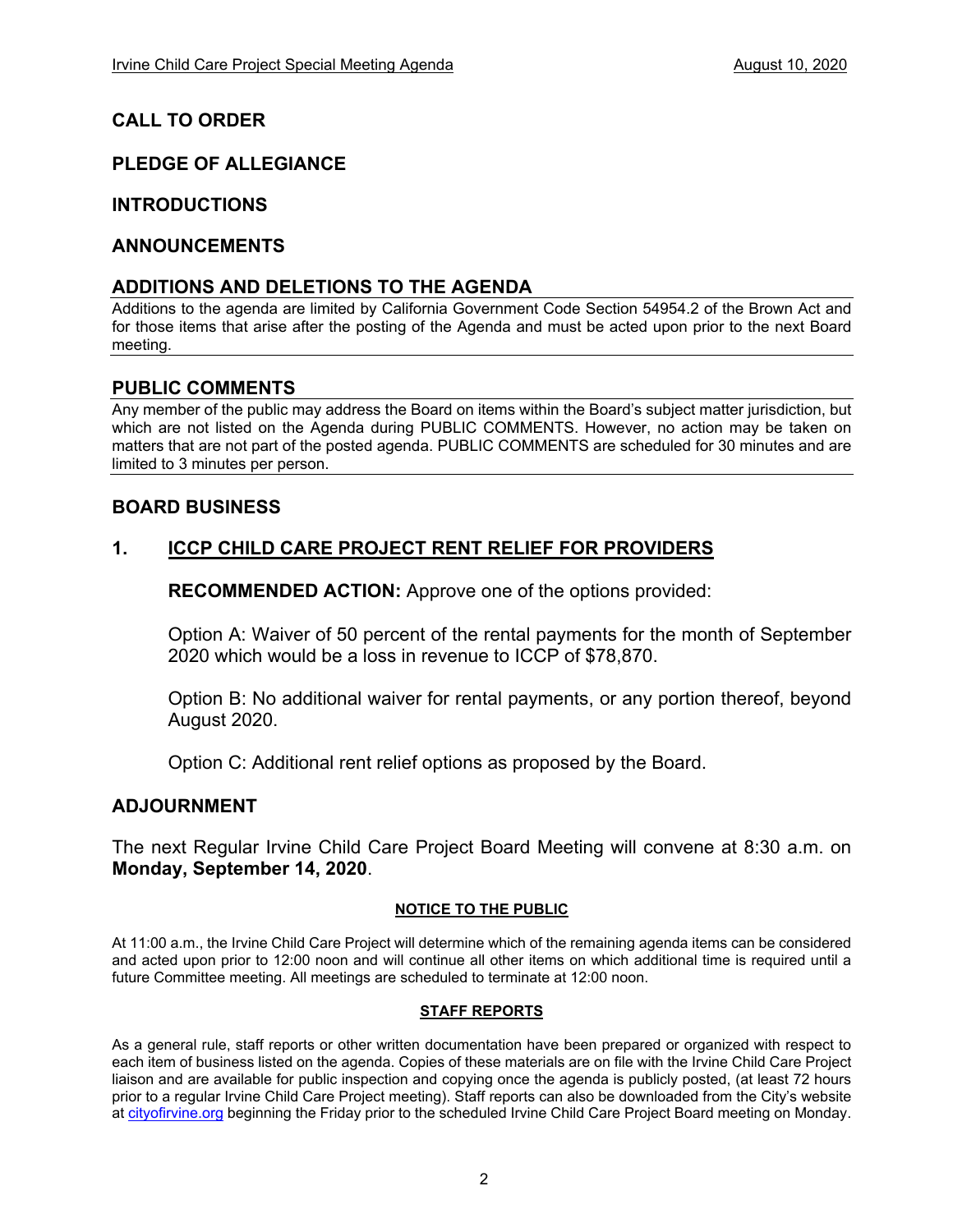If you have any questions regarding any item of business on the agenda for this meeting, or any of the staff reports or other documentation relating to any agenda item, please contact Irvine Child Care Project liaison at (949) 724- 6503.

#### **SUPPLEMENTAL MATERIAL RECEIVED AFTER THE POSTING OF THE AGENDA**

Any supplemental writings or documents distributed to a majority of the Irvine Child Care Project regarding any item on this agenda after the posting of the agenda will be available for public review in the Community Services Department, One Civic Center Plaza, Irvine, California, during normal business hours. In addition, such writings or documents will be made available for public review at the respective public meeting.

#### **SUBMITTAL OF INFORMATION BY MEMBERS OF THE PUBLIC FOR DISSEMINATION OR PRESENTATION AT PUBLIC MEETINGS**

Written Materials/handouts:

Any member of the public who desires to submit documentation in hard copy form may do so prior to the meeting or at the time he/she addresses the Irvine Child Care Project Board. Please provide 15 copies of the information to be submitted and file with the Recording Secretary at the time of arrival to the meeting. This information will be disseminated to the Irvine Child Care Project at the time testimony is given.

#### **CITY SERVICES TO FACILITATE ACCESS TO PUBLIC MEETINGS**

It is the intention of the City of Irvine to comply with the Americans with Disabilities Act (ADA) in all respects. If, as an attendee or a participant at this meeting, you will need special assistance beyond what is normally provided, the City of Irvine will attempt to accommodate you in every reasonable manner. Please contact Irvine Child Care Project liaison at 949-724-6647 at least 48 hours prior to the meeting to inform us of your particular needs and to determine if accommodation is feasible.

Assisted listening devices are available at the meeting for individuals with hearing impairments. Notification 48 hours prior to the meeting will enable the City to make reasonable arrangements to ensure accessibility to this meeting. (28 CFR 35. 102-35. 104 ADA Title II)

#### **COMMUNICATION DEVICES**

To minimize distractions, please be sure all personal communication devices are turned off or on silent mode.

#### **MEETING SCHEDULE**

Regular meetings of the Irvine Child Care Project are held on the second Monday of each month at 8:30 a.m. unless otherwise noted. The Irvine Child Care Project Agenda is posted in the Police Department. Meeting agendas and approved minutes are kept current on the City web site at *cityofirvine.org*.

I hereby certify that the agenda for the Irvine Child Care Project meeting was posted at the main entrance of City Hall and in the posting book located in the Public Safety Lobby, One Civic Center Plaza, Irvine, California on<br>
July 30, 2020 **by** 5:30 **by** 5:30 **by** 5:30 **by** as well as on the City's web page. Uuly 30, 2020  $\frac{1}{2}$  by  $\frac{5:30}{2}$  p.m. as well as on the City's web page.

/S/ *Rebecca Parmer*

Board Liaison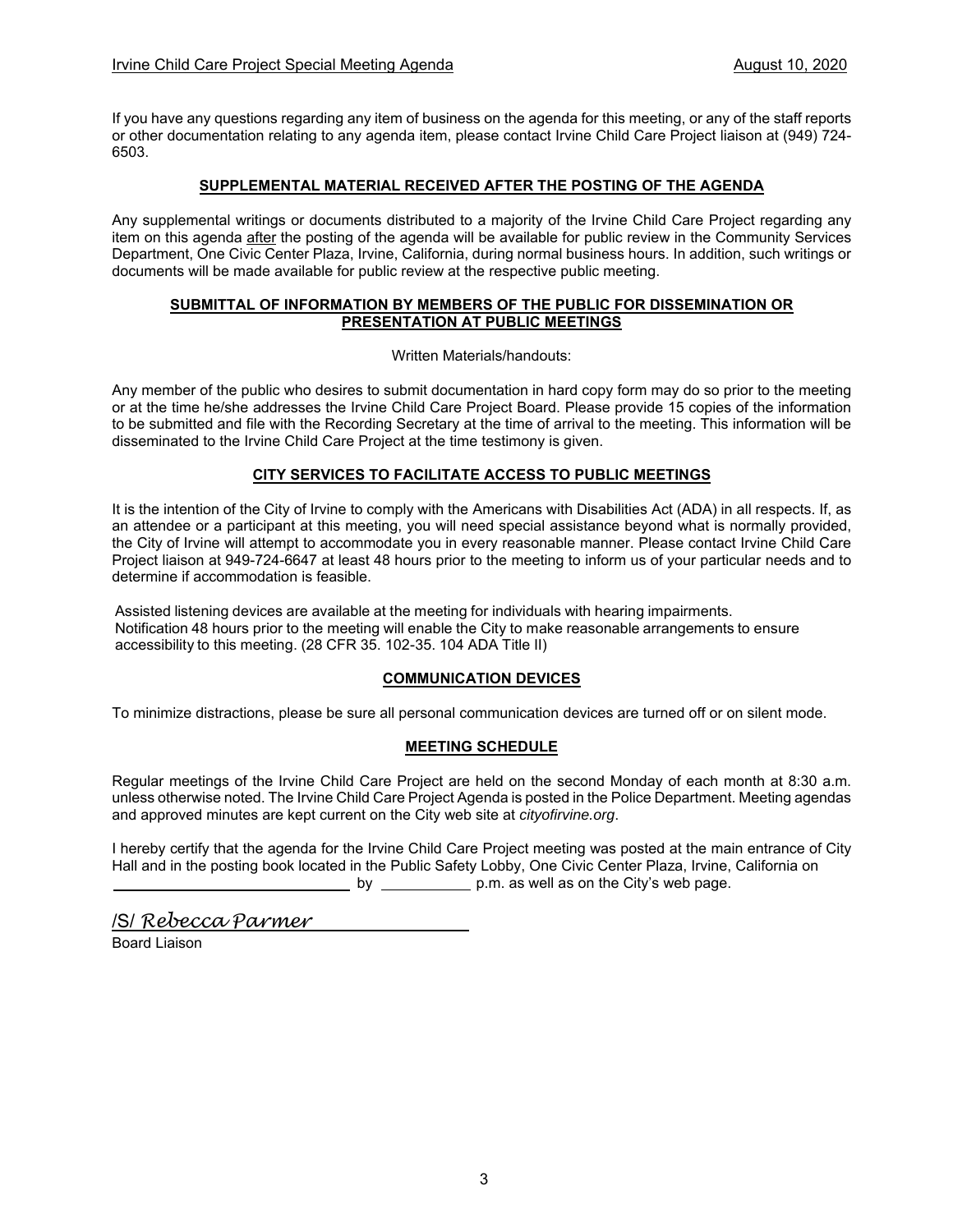## **IRVINE CHILD CARE PROJECT**

## **TOPIC: IRVINE CHILD CARE PROJECT RENT RELIEF FOR PROVIDERS**

**DESCRIPTION:** The Coronavirus (COVID-19) Pandemic has had a devastating economic impact on Irvine Child Care Providers (ICCP). In response to the pandemic most ICCP programs closed beginning mid-March. Below is the schedule of ICCP reopening dates:

| <b>Agency</b>         | <b>Number of Sites</b> | <b>Reopen Date</b> |
|-----------------------|------------------------|--------------------|
| CDI                   |                        | March 18           |
| <b>Rainbow Rising</b> | 14                     | May 4              |
| Creekers' Club        |                        | June 8             |
| Dolphin Club          |                        | June 8             |
| Kids Stuff            |                        | August 20          |

Due to the guidance issued by the State of California Community Care Licensing Division, child care sites that remained open or reopened were only able to provide emergency child care to essential workers March through May, which left programs that remained open, serving less than one percent of their typical licensed capacity through May.

Beginning in June, programs were expected to begin to transition from providing "emergency child care" to "enhanced regular operation". Requirements have been put in place for child care programs that include new health and safety procedures, sanitization requirements, reduced group sizes, and overall capacity. This has required providers to put procedures in place that are time, staff, and supply intensive.

IUSD has provided access to additional space on campus so that more children can be cared for, beyond the current maximum of 28-42 children per site. The State of California Community Care Licensing approved each licensee to utilize these new spaces through a 90-day waiver issued in June 2020. At this time each site has space available to enroll additional children.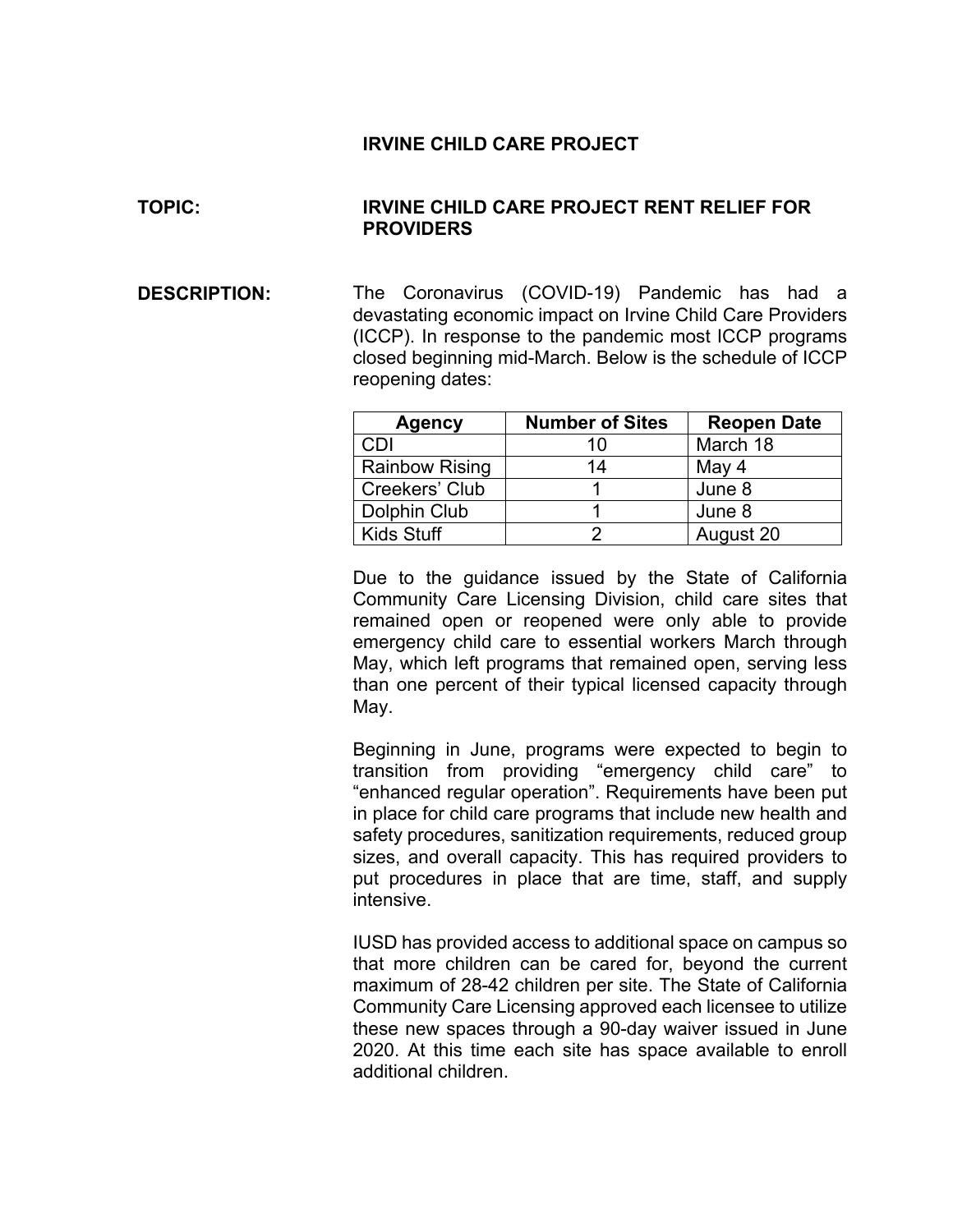At the ICCP Special Meeting held April 6, 2020, the Board approved the waiver of rental payments from ICCP providers for April, May, and June. At the ICCP Regular Meeting held June 8, 2020, the Board approved the waiver of rental payments from ICCP providers for July. At the ICCP Special meeting held July 20, 2020, the Board approved a waiver of 50 percent of rental payments from ICCP providers for August. The ICCP Board directed staff to schedule monthly meetings for the remainder of 2020 to ensure timely discussion of the changing landscape and guidance related to COVID-19 as well as the potential for the waiver of additional rental payments based on updated enrollment and budget information.

Based on data gathered for week six of summer programming, average enrollment across all 28 ICCP sites is at approximately 45 percent of enrollment compared to the same time frame last summer. Yet enrollment at individual sites varies, based on the child care needs of that community. Therefore each ICCP provider is impacted differently. Below is a breakdown of the average enrollment across sites for each agency as a percentage of total enrollment during week six of summer programming in July 2019:

| Agency                      | Week six 2020<br>enrollment as<br>compared to week<br>three 2019 |
|-----------------------------|------------------------------------------------------------------|
| CDI                         | 45%                                                              |
| Creekers' Club              | 45%                                                              |
| Dolphin Club                | 27%                                                              |
| <b>Kids Stuff</b>           | $0\%$                                                            |
| (reopening August 20, 2020) |                                                                  |
| <b>Rainbow Rising</b>       | 55%                                                              |

Though the cost of providing service has increased due to the new regulations, all ICCP agencies have held to their summer tuition rates published prior to the pandemic.

ICCP's budgeted 2020-21 ending fund balance is currently projected to be \$923,497. This balance reflects all rental waivers that have been approved by the ICCP Board to date.

In order to continue to provide some financial relief, to support child care providers' continued recovery from the economic impact of the COVID-19 pandemic and to help